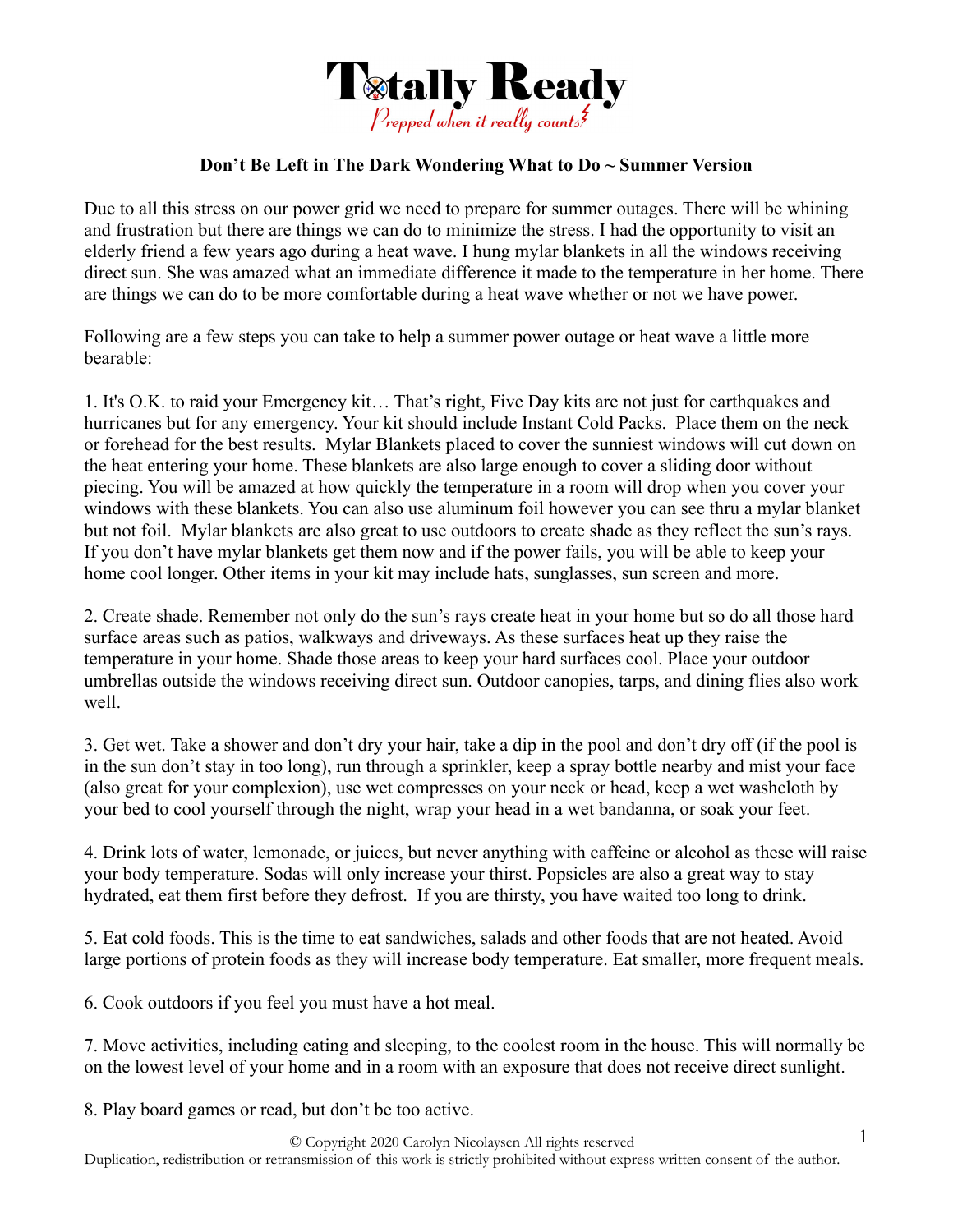

9. Wear loose fitting, light colored clothing.

10. Sit next to a battery powdered fan. Remember fans do not cool the air, they only move it so don't leave them running when you leave the room. You become cooler as the moisture on your skin evaporates. This is the reason you want to stay wet!

11. Skip the exercise routine and working outside.

12. Go Shopping! No kidding. Go to the grocery store or mall and window shop. Taking in a movie or going bowling are also "cool" pastimes IF they have power.

13. The elderly, young children, pregnant women, and those taking diuretics are most vulnerable to heat related emergencies. If a member of your family is taking any medications, check with your doctor or pharmacist to determine if they are more susceptible to the affects of the heat.

14. Check on housebound and elderly - neighbors and friends - and get them to a cooling center. Be sure there is a plan for their care when the cooling center closes. Many centers close for the night. Nighttime can be the most dangerous time of the day. Cooling centers can be found by calling the police department. We assume the temperature will be lower at night, but this is not always the case - especially in the city. All those roads and sidewalks retain heat during the day and as they release it at night the temperature remains high. Same thing for suburban congestion - several homes on an acre of land with homes just a few feet from each other is a bad idea when trying to survive heat.

15.Visit a friend or relative out of town. The temperature in the city is usually several degrees higher than the temperature in a country setting.

16. Watch for signs of heat cramps, heat exhaustion, and heat stroke.

17. When it cools down at night, if it cools down, open all the windows. Close them again mid morning as it starts to heat up.

18. Never leave children or pets in a parked car, even with the windows open. The temperature in a car, with the windows open, can reach 120° F within a few minutes.

19. If you are stranded in your car, place mylar blankets on the roof and over the windshield and rear window, on the outside of the car. Weigh them down with rocks or anything you have on hand. You can also secure them by closing them into the door. Keep the windows open. The mylar blankets will reflect the sun, greatly reducing the heat.

20. Remember your pets. Bring them inside or place them in a shaded area that catches breezes. Be sure they have plenty of water available for them to drink and hose them down regularly.

21. If you need to go outside, wear a wide brimmed hat and sunscreen.

22. Turn down the air conditioner when anticipating a summer storm. Keep your home as cool or cooler